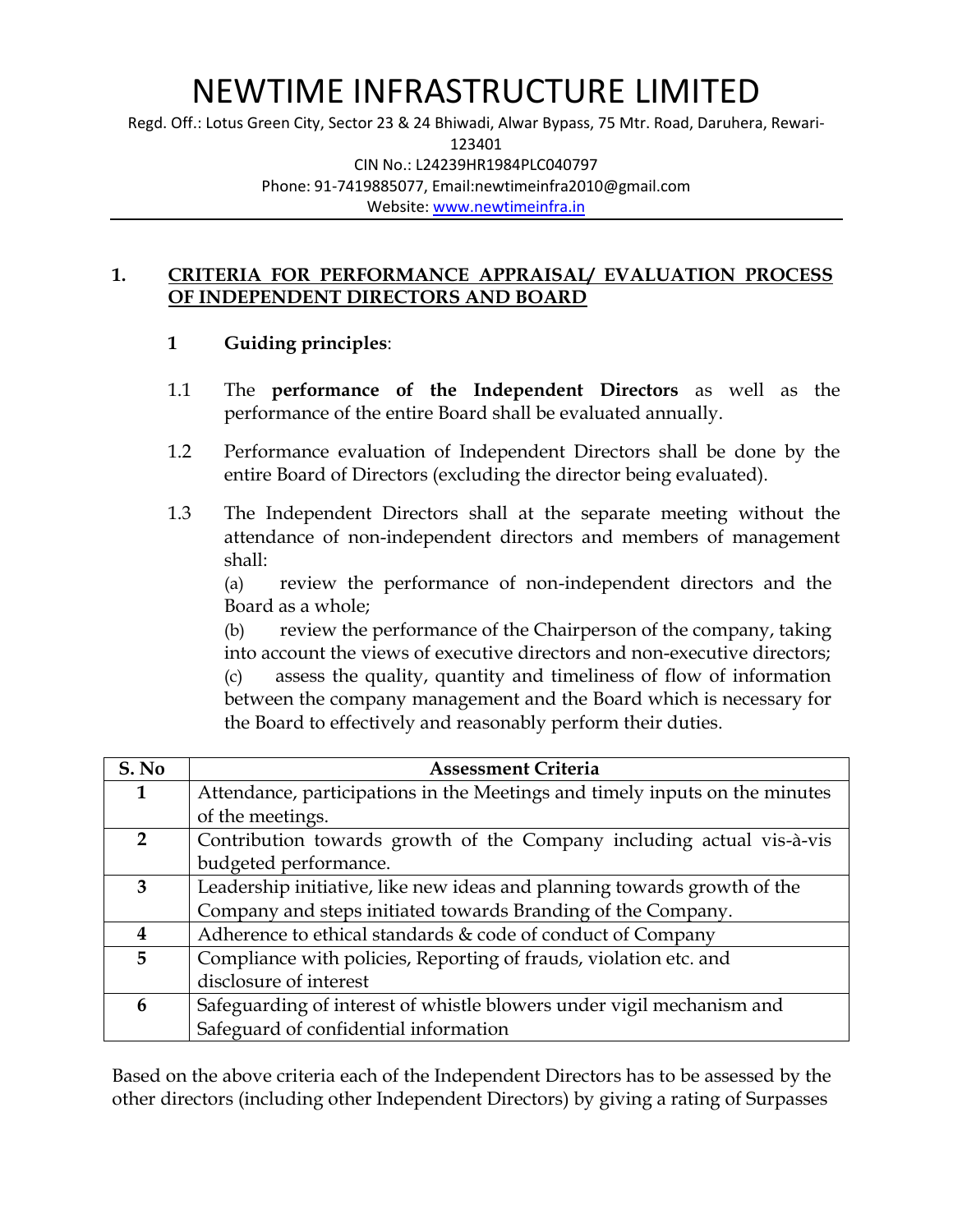# NEWTIME INFRASTRUCTURE LIMITED

Regd. Off.: Lotus Green City, Sector 23 & 24 Bhiwadi, Alwar Bypass, 75 Mtr. Road, Daruhera, Rewari-123401 CIN No.: L24239HR1984PLC040797 Phone: 91-7419885077, Email:newtimeinfra2010@gmail.com Website: [www.newtimeinfra.in](http://www.newtimeinfra.in/)

Expectations (3) or Meets Expectations (2) or Below Expectations (1). The total of the ratings so awarded will be averaged over the number of persons who have awarded the rating.

Assistance in conducting the process of evaluation shall be provided by a person as authorized by the Board and for this purpose, such person shall report to Board.

1.4 An indicative list of factors that may be considered while evaluating the **performance of directors** are as follows:

| S. No                   | <b>Assessment Criteria</b>                                                     |
|-------------------------|--------------------------------------------------------------------------------|
| $\mathbf{1}$            | Is the composition of the board appropriate with the right mix of knowledge    |
|                         | and skills required to drive organizational performance in the light of future |
|                         | strategy?                                                                      |
| $\overline{2}$          | Members of the board meet all applicable independence requirements.            |
| 3                       | The Board of Directors is effective in establishing a corporate environment    |
|                         | that promotes timely and effective disclosure, fiscal accountability, high     |
|                         | ethical standards and compliance with applicable laws and regulations.         |
| $\overline{\mathbf{4}}$ | The Board of Directors is effective in developing a corporate governance       |
|                         | structure that allows and encourages the Board to fulfill its responsibilities |
| 5                       | The Company's systems of control are effective for identifying material risks  |
|                         | and reporting material violations of policies and law and The Board is         |
|                         | provided with sufficient information about material risks and problems that    |
|                         | affects the Company's business and prospects.                                  |
| 6                       | The Board receives regular financial updates and takes all necessary steps to  |
|                         | ensure the operations of the organization are sound and reviews the            |
|                         | organization's performance in carrying out the stated mission on a regular     |
|                         | basis.                                                                         |
| 7                       | Are sufficient numbers of board meetings, of appropriate length, being held    |
|                         | to enable proper consideration of issues?                                      |
| 8                       | The information provided to directors prior to Board meetings meets            |
|                         | expectations in terms of length and level of detail and Board members come     |
|                         | prepared to meetings and ask appropriate questions of management and           |
|                         | address issues that might present a conflict of interest.                      |
| 9                       | Board meetings are conducted in a manner that encourages open                  |
|                         | communication, meaningful participation, and timely resolution of issues       |
| 10                      | The Chairman of the Board effectively and appropriately leads and              |